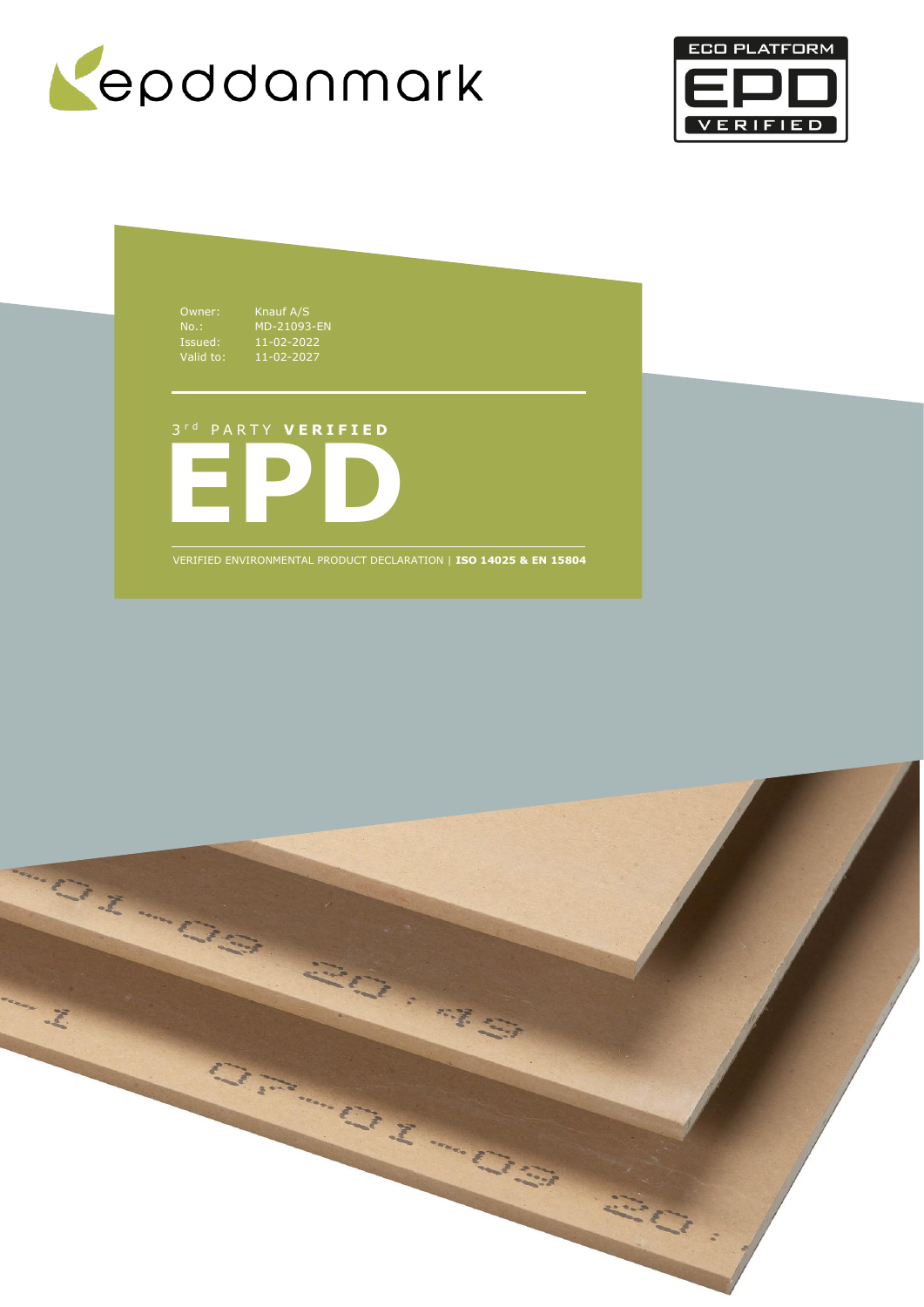



#### **Owner of declaration**

Knauf A/S Kløvermarksvej 6 DK-9500 Hobro CVR: 5405 0313

#### **Programme**

EPD Danmark [www.epddanmark.dk](http://www.epddanmark.dk/)

□ Industry EPD ☒ Product EPD

#### **Declared product(s)**

# Solid Board

Number of declared datasets/product variations: 1

The Knauf Solid Board is a glass fiber reinforced gypsum plasterboard with higher surface impact resistance. The EPD is valid for all variations carrying the Knauf Solid Board name.

The range includes products with different edge profiles such as tapered and square edges.

The calculations cover similar products (variation <5%) and are based on the product with the highest environmental impact within the product group (article number 211527).

#### **Production site**

Knauf's production site in Hobro; Kløvermarksvej 6, DK-9500 Hobro, Denmark

#### **Product(s) use**

The product is used for general indoor building construction of walls and ceilings.

# **Declared/ functional unit**

1  $m<sup>2</sup>$ 

**Year of data** 2019



# epddanmark

**Issued:** 11-02-2022 **Valid to:** 11-02-2027

**Basis of calculation**

This EPD is developed in accordance with the European standard EN 15804+A2.

#### **Comparability**

EPDs of construction products may not be comparable if they do not comply with the requirements in EN 15804. EPD data may not be comparable if the datasets used are not developed in accordance with EN 15804 and if the background systems are not based on the same database.

#### **Validity**

This EPD has been verified in accordance with ISO 14025 and is valid for 5 years from the date of issue.

#### **Use**

The intended use of an EPD is to communicate scientifically based environmental information for construction products, for the purpose of assessing the environmental performance of buildings.

#### **EPD type**

☐Cradle-to-gate with modules C1-C4 and D ☒Cradle-to-gate with options, modules C1-C4 and D ☐Cradle-to-grave and module D ☐Cradle-to-gate

□Cradle-to-gate with options

CEN standard EN 15804 serves as the core PCR

Independent verification of the declaration and data, according to EN ISO 14025

□ internal **a** external

Third party verifier:

Viales Each

*Ninkie Bendtsen*

enser *Martha Katrine Sørensen*

*EPD Danmark*

|                               | Life cycle stages and modules $(MND = module not declared)$ |                |                |                         |            |                    |                |                               |               |                           |                             |                                 |                |                     |                |                                                    |
|-------------------------------|-------------------------------------------------------------|----------------|----------------|-------------------------|------------|--------------------|----------------|-------------------------------|---------------|---------------------------|-----------------------------|---------------------------------|----------------|---------------------|----------------|----------------------------------------------------|
|                               | Product                                                     |                |                | Construction<br>process |            | End of life<br>Use |                | Beyond the system<br>boundary |               |                           |                             |                                 |                |                     |                |                                                    |
| Raw material<br><b>Alddns</b> | Transport                                                   | Manufacturing  | Transport      | Installation<br>process | Use        | Maintenance        | Repair         | Replacement                   | Refurbishment | Operational<br>energy use | Operational<br>use<br>water | construction<br>demolition<br>å | Transport      | processing<br>Waste | Disposal       | recove<br>recycling<br>potential<br>Re-use,<br>and |
| A1                            | A <sub>2</sub>                                              | A <sub>3</sub> | A <sub>4</sub> | A5                      | <b>B1</b>  | <b>B2</b>          | B <sub>3</sub> | <b>B4</b>                     | <b>B5</b>     | <b>B6</b>                 | <b>B7</b>                   | C <sub>1</sub>                  | C <sub>2</sub> | C <sub>3</sub>      | C <sub>4</sub> | D                                                  |
| X                             | Х                                                           | X              | X              | <b>MND</b>              | <b>MND</b> | <b>MND</b>         | <b>MND</b>     | <b>MND</b>                    | <b>MND</b>    | <b>MND</b>                | <b>MND</b>                  | X                               | X              | X                   | X              | X                                                  |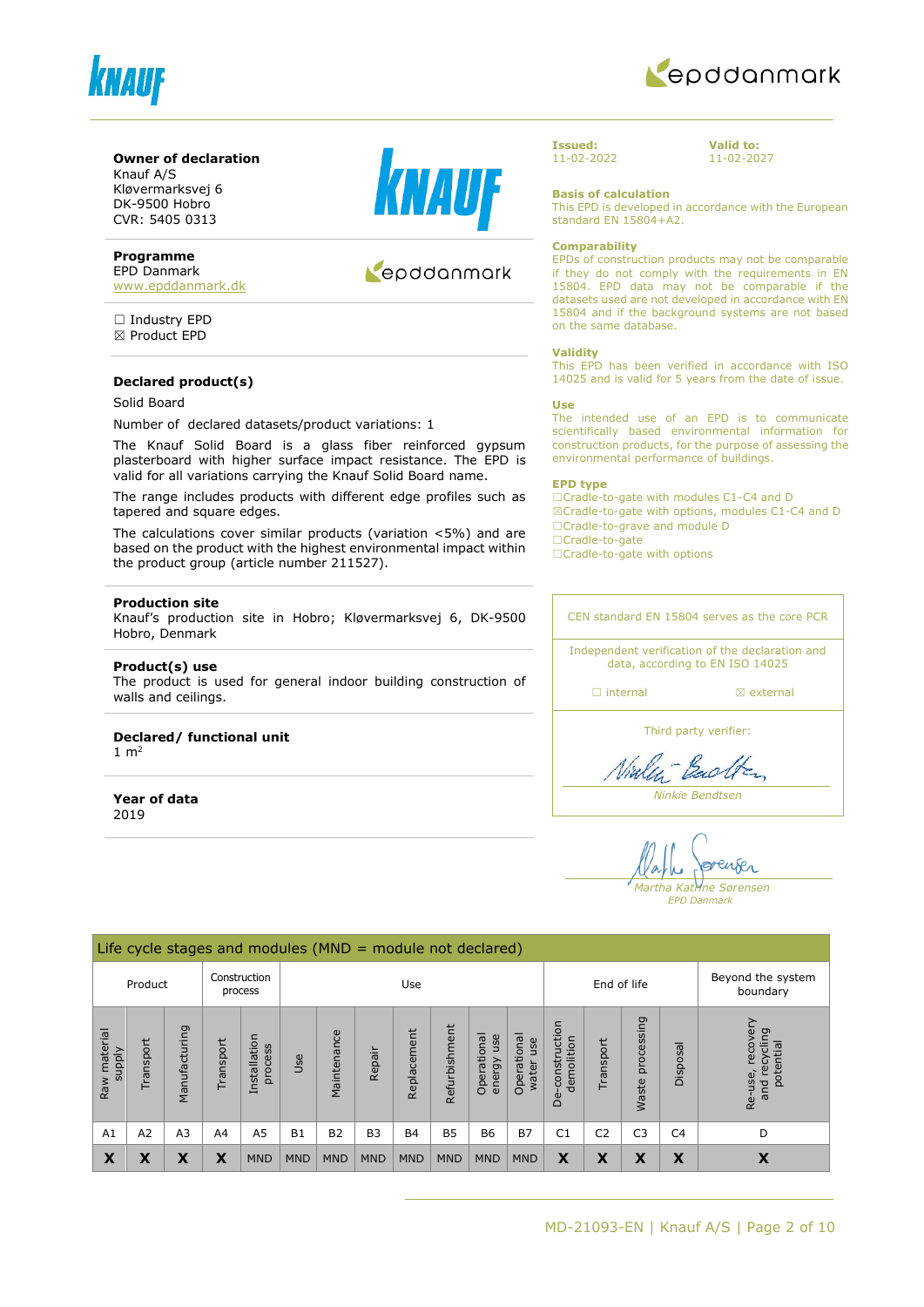



# Product information

#### **Product description**

The main product components and packaging are shown in the tables below.

| <b>Material</b>  | Weight-% of<br>declared product |
|------------------|---------------------------------|
| Paper            | 3%                              |
| Stucco           | 85%                             |
| Fibre glass      | $< 1\%$                         |
| <b>Additives</b> | $< 1\%$                         |
| Glue             | $< 1\%$                         |
| Water            | 11%                             |

| Packaging     | Weight-% |
|---------------|----------|
| Ceiling board | 99.1%    |
| PE film       | $0.9\%$  |

#### **Representativity**

This declaration, including data collection and the modeled foreground system including results, represents the production of gypsum board on the production site located in Hobro. Product specific data are based on average values collected in the period 2019. Background data are based on the GaBi 2021.2 database and are less than 10 years old except for two detergents <0.05% (w/w). Generally, the used background datasets are of high quality, and the majority of the datasets are only a couple of years old.

#### **Hazardous substances**

Knauf Solid Boards do not contain substances listed in the "Candidate List of Substances of Very High Concern for authorisation"

[\(http://echa.europa.eu/candidate-list-table\)](http://echa.europa.eu/candidate-list-table)

#### **Essential characteristics**

According to EN 520:2009 the Solid Board is classified as type IR (plasterboard with enhanced surface hardness and enhanced strength).

Further technical information can be obtained by contacting Knauf or on the website:

# [www.knauf.dk](http://www.knauf.dk/)

**Reference Service Life (RSL)**

The RSL is defined as 60 years according to NPCR 010 version 3.0.

**Picture of product(s)**

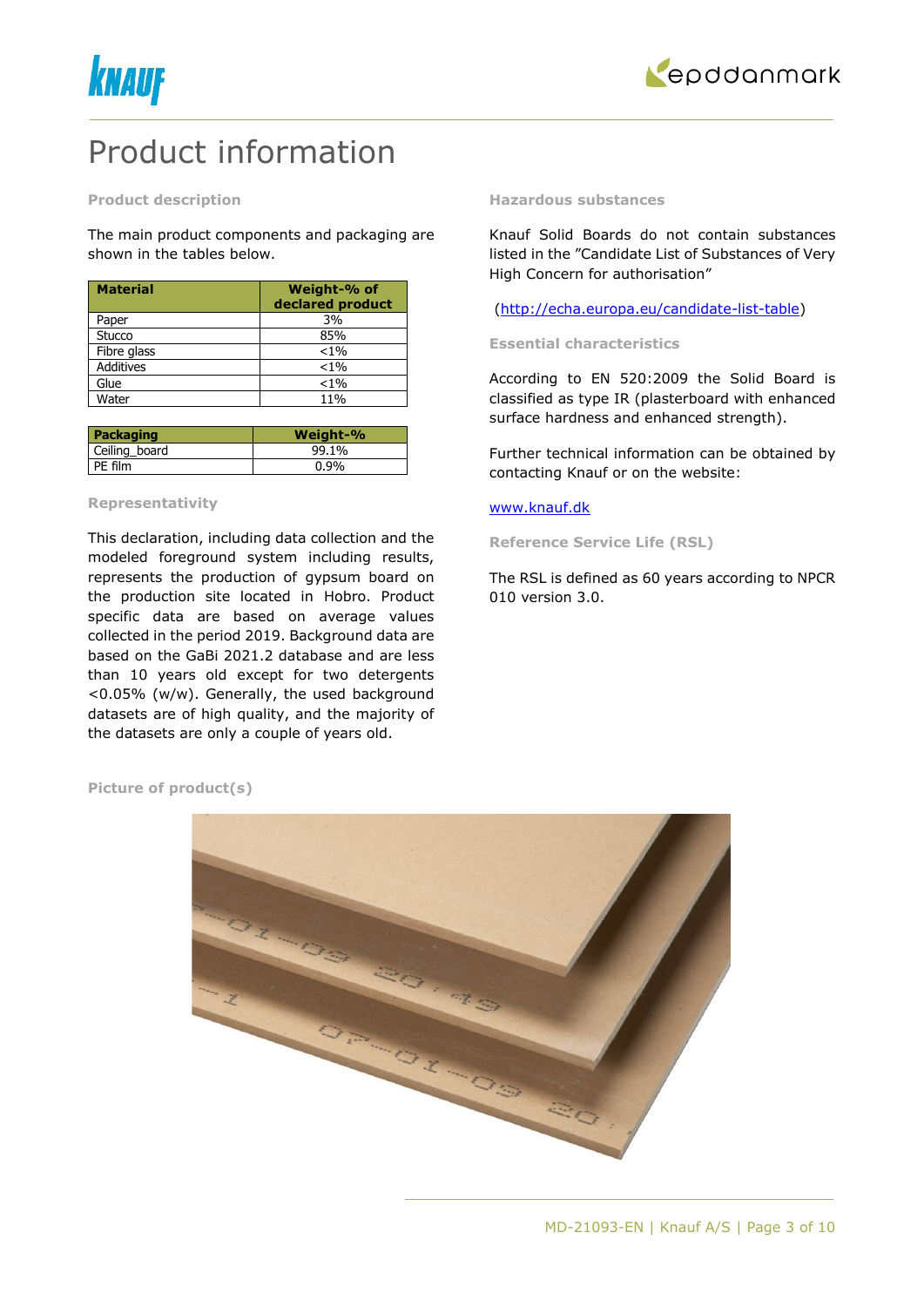



# LCA background

# **Declared unit**

The LCI and LCIA results in this EPD relates to 1 m2

| <b>Name</b>                | <b>Value</b> | <b>Unit</b>       |
|----------------------------|--------------|-------------------|
| Declared unit              |              | m4                |
| Area density               | 12.2         | ka/m <sup>2</sup> |
| Conversion factor to 1 kg. | 0.082        |                   |

**PCR**

This EPD is developed according to the core rules for the product category of construction products in EN 15804, and NPCR 010 version 3.0.

**Flowdiagram**

The diagram below shows the system boundaries of the EPD. A detailed illustration of A3 is shown later.

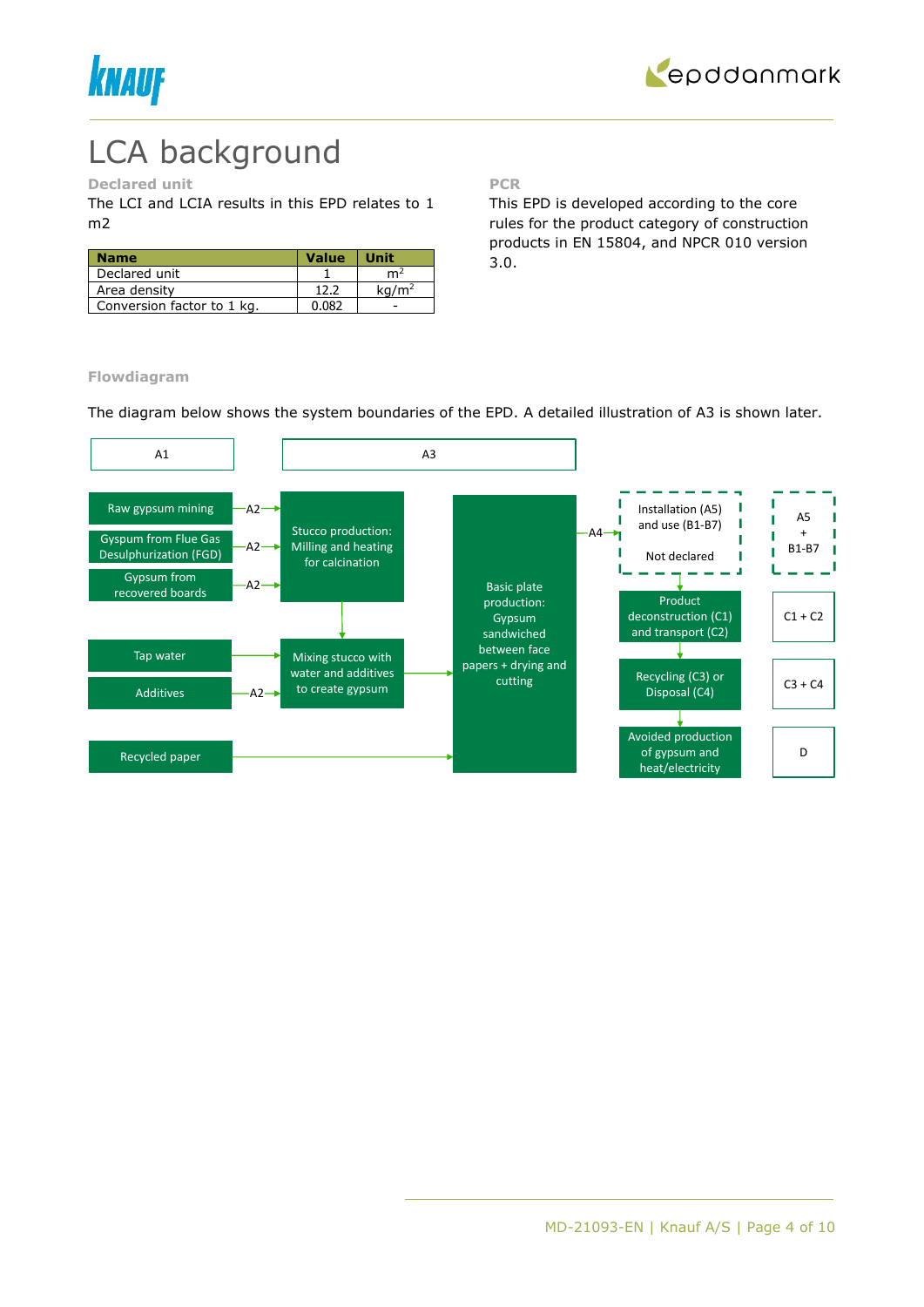



#### **System boundary**

This EPD is based on an LCA including cradle-togate with options, modules C1-C4, and module D. 100 % (w/w) of the product has been accounted for.

The general rules for the exclusion of inputs and outputs follows the requirements in EN 15804, 6.3.5, where the total of neglected input flows per module shall be a maximum of 5 % of energy usage and mass and 1 % of energy usage and mass for unit processes.

#### **Product stage (A1-A3) includes**:

The product stage comprises the acquisition of all raw materials, products and energy, transport to the production site, packaging and waste processing up to the "end-of-waste" state or final disposal. The LCA results are declared in aggregated form for the product stage, which means, that the sub-modules A1, A2 and A3 are declared as one module A1-A3.

A1 – Extraction and processing of raw materials The raw gypsum is mined in Spain. All other raw materials are produced mainly in Northern Europe.

#### A2 – Transport to the production site

The inbound transport includes all incoming material from suppliers. This includes the transport of Flue-Gas Desulfurization (FGD) from coal-based power plants, as well as transport of raw natural gypsum from Spain.

#### A3 – Manufacturing processes

The natural, recycled or FGD based gypsum is heated/calcinated to bring the gypsum to the hemihydrate state known as stucco. The stucco is mixed with water and other additives and sandwiched between the front and back liner. After initial hardening, the plates are cut into shape and heated in the curing oven.

# **Construction process stage (A4-A5) includes:**

A weighted average for the transport distance of 237 km is included for the average Danish market situation.

The installation phase (A5) is not included.

#### **Use stage (B1-B7) includes:**

Not included

### **End of Life (C1-C4) includes:**

The board is dismantled by hand (C1) and transported to municipal collection facilities, and from here to a recycling company (C2).

The gypsum part of the plate (gypsum and additives) is split from the paper liners using electricity based machinery (C3). The paper part is assumed incinerated with energy recovery (C4)

# **Re-use, recovery and recycling potential (D) includes:**

The gypsum part of the product is recycled as gypsum and avoids mining and production of natural gypsum. This can be done at Knauf and recycled in new Knauf boards.

The recovered energy from incineration of paper avoids the production of primary heat or electricity at power plants.

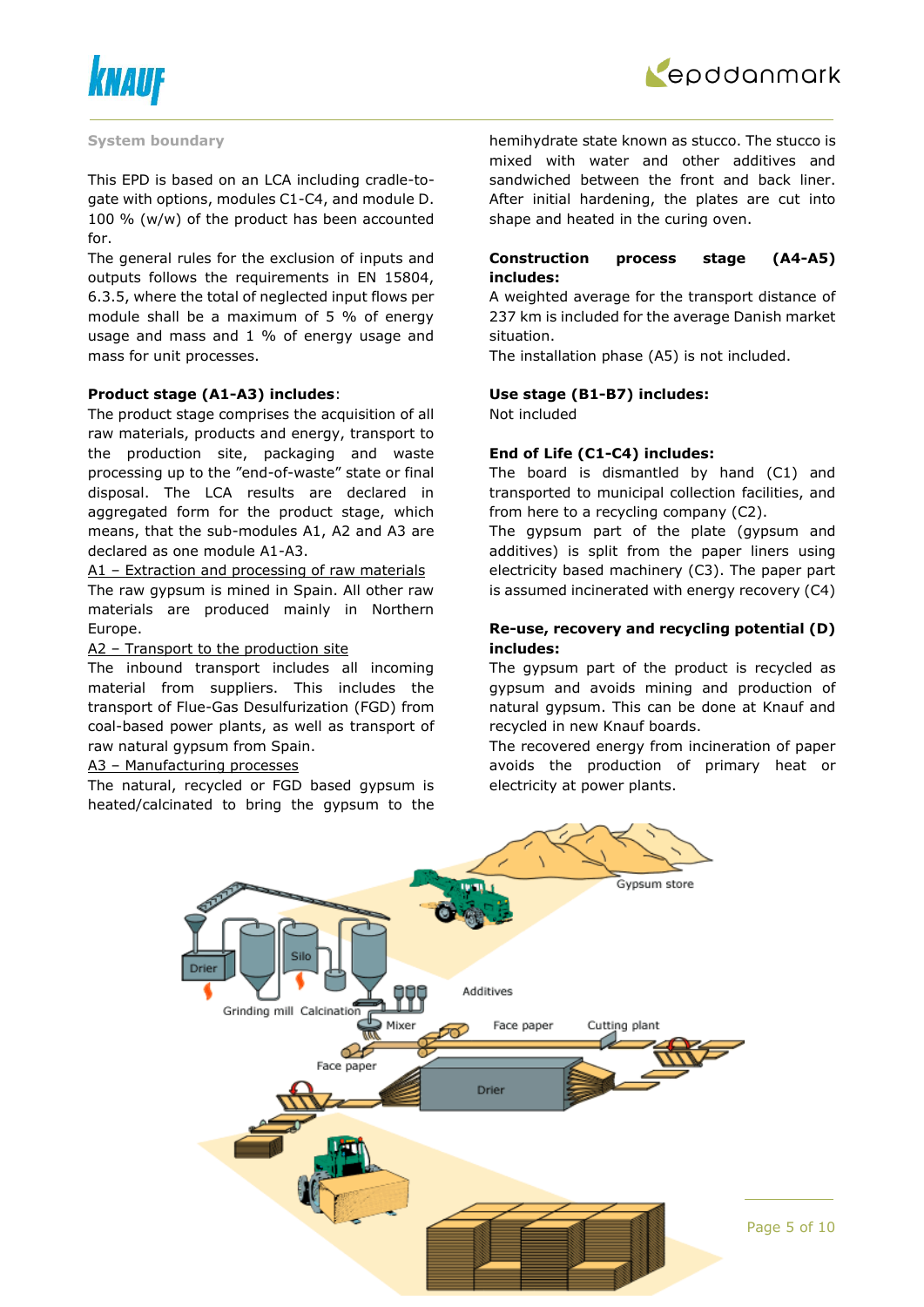



# LCA results

The LCIA results are calculate using GaBi 10.6 with database version 2021.2, and using the characterization model defined in GaBi as EN15804+A2 for classifying and characterizing input and output flows.

| <b>ENVIRONMENTAL EFFECTS PER PRODUKT PER M<sup>2</sup></b> |                                                                                                                                       |             |                |              |                                                  |                |                |               |  |  |
|------------------------------------------------------------|---------------------------------------------------------------------------------------------------------------------------------------|-------------|----------------|--------------|--------------------------------------------------|----------------|----------------|---------------|--|--|
| <b>Parameter</b>                                           | <b>Enhed</b>                                                                                                                          | $A1 - A3$   | A <sup>4</sup> | C1           | C <sub>2</sub>                                   | C <sub>3</sub> | C <sub>4</sub> | D             |  |  |
| GWP-total                                                  | [kg CO2 eg.]                                                                                                                          | 1.23E+00    | 2.27E-01       | $0.00E + 00$ | 1.88E-01                                         | 5.44E-02       | 5.88E-01       | $-2.16E-01$   |  |  |
| GWP-fossil                                                 | [kg CO2 eg.]                                                                                                                          | 1.96E+00    | 2.22E-01       | $0.00E + 00$ | 1.84E-01                                         | 5.39E-02       | 1.46E-02       | $-2.15E-01$   |  |  |
| GWP-bio                                                    | [kg CO2 eg.]                                                                                                                          | $-7.31E-01$ | 2.40E-03       | $0.00E + 00$ | 1.99E-03                                         | 4.58E-04       | 5.73E-01       | $-1.07E-03$   |  |  |
| GWP-luluc                                                  | [kg CO2 eg.]                                                                                                                          | 1.96E-03    | 1.84E-03       | $0.00E + 00$ | 1.53E-03                                         | 7.63E-05       | 1.01E-05       | $-1.77E-04$   |  |  |
| <b>ODP</b>                                                 | [kg CFC 11 eg.]                                                                                                                       | 6.34E-09    | 4.45E-17       | $0.00E + 00$ | 3.68E-17                                         | 1.29E-15       | 1.13E-16       | $-2.47E-15$   |  |  |
| AP                                                         | mol H <sup>+</sup> eq.1                                                                                                               | 5.22E-03    | 2.44E-04       | $0.00E + 00$ | 2.02E-04                                         | 1.12E-04       | 1.63E-04       | $-3.27E-04$   |  |  |
| EP-fw                                                      | [kg P eg.]                                                                                                                            | 5.69E-05    | 6.69E-07       | $0.00E + 00$ | 5.54E-07                                         | 1.45E-07       | 2.05E-08       | $-2.92E-07$   |  |  |
| EP-mar                                                     | [kg N eg.]                                                                                                                            | 2.27E-03    | 7.89E-05       | $0.00E + 00$ | 6.54E-05                                         | 2.66E-05       | 5.94E-05       | $-1.03E-04$   |  |  |
| EP-ter                                                     | [mol N ea.]                                                                                                                           | 2.44E-02    | 9.34E-04       | $0.00E + 00$ | 7.74E-04                                         | 2.80E-04       | 7.40E-04       | $-1.13E-03$   |  |  |
| <b>POCP</b>                                                | [kg NMVOC eg.]                                                                                                                        | 6.60E-03    | 2.13E-04       | $0.00E + 00$ | 1.76E-04                                         | 7.23E-05       | 1.57E-04       | $-2.90E-04$   |  |  |
| $ADP$ -mm <sup>1</sup>                                     | [kg Sb eg.]                                                                                                                           | 2.04E-06    | 2.00E-08       | $0.00E + 00$ | 1.65E-08                                         | 1.59E-08       | 1.73E-09       | $-3.61E-08$   |  |  |
| $ADP$ -fos $1$                                             | TMJ1                                                                                                                                  | 3.10E+01    | $3.00E + 00$   | $0.00E + 00$ | $2.49E + 00$                                     | 9.59E-01       | 1.88E-01       | $-3.70E + 00$ |  |  |
| WDP <sup>1</sup>                                           | [m $^3$ ]                                                                                                                             | 3.64E-01    | 2.09E-03       | $0.00E + 00$ | 1.73E-03                                         | 8.65E-03       | 7.27E-02       | $-1.60E-02$   |  |  |
|                                                            | GWP-total = Globale Warming Potential - total; GWP-fossil = Global Warming Potential - fossil fuels; GWP-bio = Global                 |             |                |              |                                                  |                |                |               |  |  |
|                                                            | Warming Potential - biogenic; GWP-luluc = Global Warming Potential - land use and land use change; ODP = Ozone                        |             |                |              |                                                  |                |                |               |  |  |
| Caption                                                    | Depletion; $AP =$ Acidifcation; EP-freshwater = Eutrophication – aquatic freshwater; EP-marine = Eutrophication – aquatic             |             |                |              |                                                  |                |                |               |  |  |
|                                                            | marine; EP-terrestrial = Eutrophication - terrestrial; POCP = Photochemical zone formation; ADPm = Abiotic Depletion                  |             |                |              |                                                  |                |                |               |  |  |
|                                                            | Potential – minerals and metals; ADPf = Abiotic Depletion Potential – fossil fuels; WDP = water use                                   |             |                |              |                                                  |                |                |               |  |  |
|                                                            | <sup>1</sup> The results of this environmental indicator shall be used with care as the uncertainties on these results are high or as |             |                |              |                                                  |                |                |               |  |  |
| Disclaimer                                                 |                                                                                                                                       |             |                |              | there is limited experienced with the indicator. |                |                |               |  |  |

|                    |                                                                                                                         |              |                |                | ITAL EFFECTS PER PRODUKT PER M $^{\rm 2}$                      |                                                                                                                                                                                                                                                                                                                                                                                                                                                                                                                                                                                                                                                   |                |               |  |  |
|--------------------|-------------------------------------------------------------------------------------------------------------------------|--------------|----------------|----------------|----------------------------------------------------------------|---------------------------------------------------------------------------------------------------------------------------------------------------------------------------------------------------------------------------------------------------------------------------------------------------------------------------------------------------------------------------------------------------------------------------------------------------------------------------------------------------------------------------------------------------------------------------------------------------------------------------------------------------|----------------|---------------|--|--|
| <b>Parameter</b>   | <b>Enhed</b>                                                                                                            | $A1 - A3$    | A <sub>4</sub> | C <sub>1</sub> | C <sub>2</sub>                                                 | C <sub>3</sub>                                                                                                                                                                                                                                                                                                                                                                                                                                                                                                                                                                                                                                    | C <sub>4</sub> | D             |  |  |
| <b>PM</b>          | Disease incidence1                                                                                                      | 1.08E-07     | 1.65E-09       | $0.00E + 00$   | 1.37E-09                                                       | 9.46E-10                                                                                                                                                                                                                                                                                                                                                                                                                                                                                                                                                                                                                                          | $9.01E-10$     | $-5.11E-08$   |  |  |
| IRP <sub>2</sub>   | [kBq U235 eq.]                                                                                                          | 5.06E-02     | 7.99E-04       | $0.00E + 00$   | $6.62E-04$                                                     | 2.34E-02                                                                                                                                                                                                                                                                                                                                                                                                                                                                                                                                                                                                                                          | 1.48E-03       | $-4.31E-02$   |  |  |
| ETP-fw1            | [CTUe]                                                                                                                  | $7.42E + 00$ | $2.23E + 00$   | $0.00E + 00$   | $1.84E + 00$                                                   | 4.03E-01                                                                                                                                                                                                                                                                                                                                                                                                                                                                                                                                                                                                                                          | 8.79E-02       | $-8.15E-01$   |  |  |
| HTP-c1             | [CTUh]                                                                                                                  | 9.04E-10     | 4.50E-11       | $0.00E + 00$   | 3.73E-11                                                       | $1.14E-11$                                                                                                                                                                                                                                                                                                                                                                                                                                                                                                                                                                                                                                        | 4.73E-12       | $-3.58E-11$   |  |  |
| HTP-nc1            | [CTUh]                                                                                                                  | 9.28E-09     | 2.34E-09       | $0.00E + 00$   | 1.94E-09                                                       | 4.31E-10                                                                                                                                                                                                                                                                                                                                                                                                                                                                                                                                                                                                                                          | 2.10E-10       | $-1.45E-09$   |  |  |
| SOP <sub>1</sub>   |                                                                                                                         | $1.01E + 01$ | $1.03E + 00$   | $0.00E + 00$   | 8.54E-01                                                       | 3.02E-01                                                                                                                                                                                                                                                                                                                                                                                                                                                                                                                                                                                                                                          | 4.88E-02       | $-6.28E - 01$ |  |  |
| Caption            | PM = Particulate Matter emissions; IRP = Ionizing radiation – human health; ETP-fw = Eco toxicity – freshwater; HTP-c = |              |                |                |                                                                |                                                                                                                                                                                                                                                                                                                                                                                                                                                                                                                                                                                                                                                   |                |               |  |  |
|                    |                                                                                                                         |              |                |                |                                                                | Human toxicity – cancer effects; HTP-nc = Human toxicity – non cancer effects; SOP = Soil Quality (dimensionless)<br><sup>1</sup> The results of this environmental indicator shall be used with care as the uncertainties on these results are high or as<br><sup>2</sup> This impact category deals mainly with the eventual impact of low dose ionizing radiation on human health of the<br>nuclear fuel cycle. It does not consider effects due to possible nuclear accidents, occupational exposure nor due to<br>radioactive waste disposal in underground facilities. Potential ionizing radiation from the soil, from radon and from some |                |               |  |  |
| <b>Disclaimers</b> |                                                                                                                         |              |                |                |                                                                |                                                                                                                                                                                                                                                                                                                                                                                                                                                                                                                                                                                                                                                   |                |               |  |  |
|                    |                                                                                                                         |              |                |                | there is limited experienced with the indicator.               |                                                                                                                                                                                                                                                                                                                                                                                                                                                                                                                                                                                                                                                   |                |               |  |  |
|                    |                                                                                                                         |              |                |                |                                                                |                                                                                                                                                                                                                                                                                                                                                                                                                                                                                                                                                                                                                                                   |                |               |  |  |
|                    |                                                                                                                         |              |                |                |                                                                |                                                                                                                                                                                                                                                                                                                                                                                                                                                                                                                                                                                                                                                   |                |               |  |  |
|                    |                                                                                                                         |              |                |                |                                                                |                                                                                                                                                                                                                                                                                                                                                                                                                                                                                                                                                                                                                                                   |                |               |  |  |
|                    |                                                                                                                         |              |                |                | construction materials is also not measured by this indicator. |                                                                                                                                                                                                                                                                                                                                                                                                                                                                                                                                                                                                                                                   |                |               |  |  |

| <b>RESSOURCE CONSUMPTION PER PRODUKT PER M<sup>2</sup></b> |                                                                                                               |              |                |                                                                                                                                                                                                                                                                                                                                                                                                                                                                                                                                                           |                |                |              |               |  |  |
|------------------------------------------------------------|---------------------------------------------------------------------------------------------------------------|--------------|----------------|-----------------------------------------------------------------------------------------------------------------------------------------------------------------------------------------------------------------------------------------------------------------------------------------------------------------------------------------------------------------------------------------------------------------------------------------------------------------------------------------------------------------------------------------------------------|----------------|----------------|--------------|---------------|--|--|
| <b>Parameter</b>                                           | <b>Enhed</b>                                                                                                  | $A1 - A3$    | A <sub>4</sub> | C1                                                                                                                                                                                                                                                                                                                                                                                                                                                                                                                                                        | C <sub>2</sub> | C <sub>3</sub> | C4           | D             |  |  |
| <b>PERE</b>                                                | ונאז                                                                                                          | $4.74E + 00$ | 1.73E-01       | $0.00E + 00$                                                                                                                                                                                                                                                                                                                                                                                                                                                                                                                                              | 1.43E-01       | 4.42E-01       | 3.55E-02     | $-8.41E-01$   |  |  |
| <b>PERM</b>                                                | ונאז                                                                                                          | $8.32E + 00$ | $0.00E + 00$   | $0.00E + 00$                                                                                                                                                                                                                                                                                                                                                                                                                                                                                                                                              | $0.00E + 00$   | $0.00E + 00$   | $0.00E + 00$ | $0.00E + 00$  |  |  |
| <b>PERT</b>                                                | [MJ]                                                                                                          | $1.31E + 01$ | 1.73E-01       | $0.00E + 00$                                                                                                                                                                                                                                                                                                                                                                                                                                                                                                                                              | 1.43E-01       | 4.42E-01       | 3.55E-02     | $-8.41E-01$   |  |  |
| <b>PENRE</b>                                               | ונאז                                                                                                          | $3.07E + 01$ | $3.01E + 00$   | $0.00E + 00$                                                                                                                                                                                                                                                                                                                                                                                                                                                                                                                                              | $2.49E + 00$   | 9.59E-01       | 1.88E-01     | $-3.70E + 00$ |  |  |
| <b>PENRM</b>                                               | TMJ1                                                                                                          | 2.75E-01     | $0.00E + 00$   | $0.00E + 00$                                                                                                                                                                                                                                                                                                                                                                                                                                                                                                                                              | $0.00E + 00$   | $0.00E + 00$   | $0.00E + 00$ | $0.00E + 00$  |  |  |
| <b>PENRT</b>                                               | [MJ]                                                                                                          | $3.10E + 01$ | $3.01E + 00$   | $0.00E + 00$                                                                                                                                                                                                                                                                                                                                                                                                                                                                                                                                              | $2.49E + 00$   | 9.59E-01       | 1.88E-01     | $-3.70E + 00$ |  |  |
| SM                                                         | 「kg]                                                                                                          | $7.26E + 00$ | $0.00E + 00$   | $0.00E + 00$                                                                                                                                                                                                                                                                                                                                                                                                                                                                                                                                              | $0.00E + 00$   | $0.00E + 00$   | $0.00E + 00$ | $0.00E + 00$  |  |  |
| <b>RSF</b>                                                 | [MJ]                                                                                                          | $0.00E + 00$ | $0.00E + 00$   | $0.00E + 00$                                                                                                                                                                                                                                                                                                                                                                                                                                                                                                                                              | $0.00E + 00$   | $0.00E + 00$   | $0.00E + 00$ | $0.00E + 00$  |  |  |
| <b>NRSF</b>                                                | [MJ]                                                                                                          | $0.00E + 00$ | $0.00E + 00$   | $0.00E + 00$                                                                                                                                                                                                                                                                                                                                                                                                                                                                                                                                              | $0.00E + 00$   | $0.00E + 00$   | $0.00E + 00$ | $0.00E + 00$  |  |  |
| <b>FW</b>                                                  | m <sup>3</sup> 1                                                                                              | 1.39E-02     | 1.98E-04       | $0.00E + 00$                                                                                                                                                                                                                                                                                                                                                                                                                                                                                                                                              | 1.64E-04       | 4.30E-04       | 1.71E-03     | $-8.09E-04$   |  |  |
|                                                            |                                                                                                               |              |                |                                                                                                                                                                                                                                                                                                                                                                                                                                                                                                                                                           |                |                |              |               |  |  |
|                                                            | Use of renewable primary energy resources used as raw materials; PERT = Total use of renewable primary energy |              |                |                                                                                                                                                                                                                                                                                                                                                                                                                                                                                                                                                           |                |                |              |               |  |  |
|                                                            |                                                                                                               |              |                |                                                                                                                                                                                                                                                                                                                                                                                                                                                                                                                                                           |                |                |              |               |  |  |
| Caption                                                    |                                                                                                               |              |                |                                                                                                                                                                                                                                                                                                                                                                                                                                                                                                                                                           |                |                |              |               |  |  |
|                                                            |                                                                                                               |              |                | PERE = Use of renewable primary energy excluding renewable primary energy resources used as raw materials; PERM =<br>resources; PENRE = Use of non renewable primary energy excluding non renewable primary energy resources used as<br>raw materials; PENRM = Use of non renewable primary energy resources used as raw materials; PENRT = Total use of<br>non renewable primary energy resources; SM = Use of secondary material; RSF = Use of renewable secondary fuels;<br>NRSF = Use of non renewable secondary fuels; $FW = Net$ use of fresh water |                |                |              |               |  |  |
|                                                            |                                                                                                               |              |                |                                                                                                                                                                                                                                                                                                                                                                                                                                                                                                                                                           |                |                |              |               |  |  |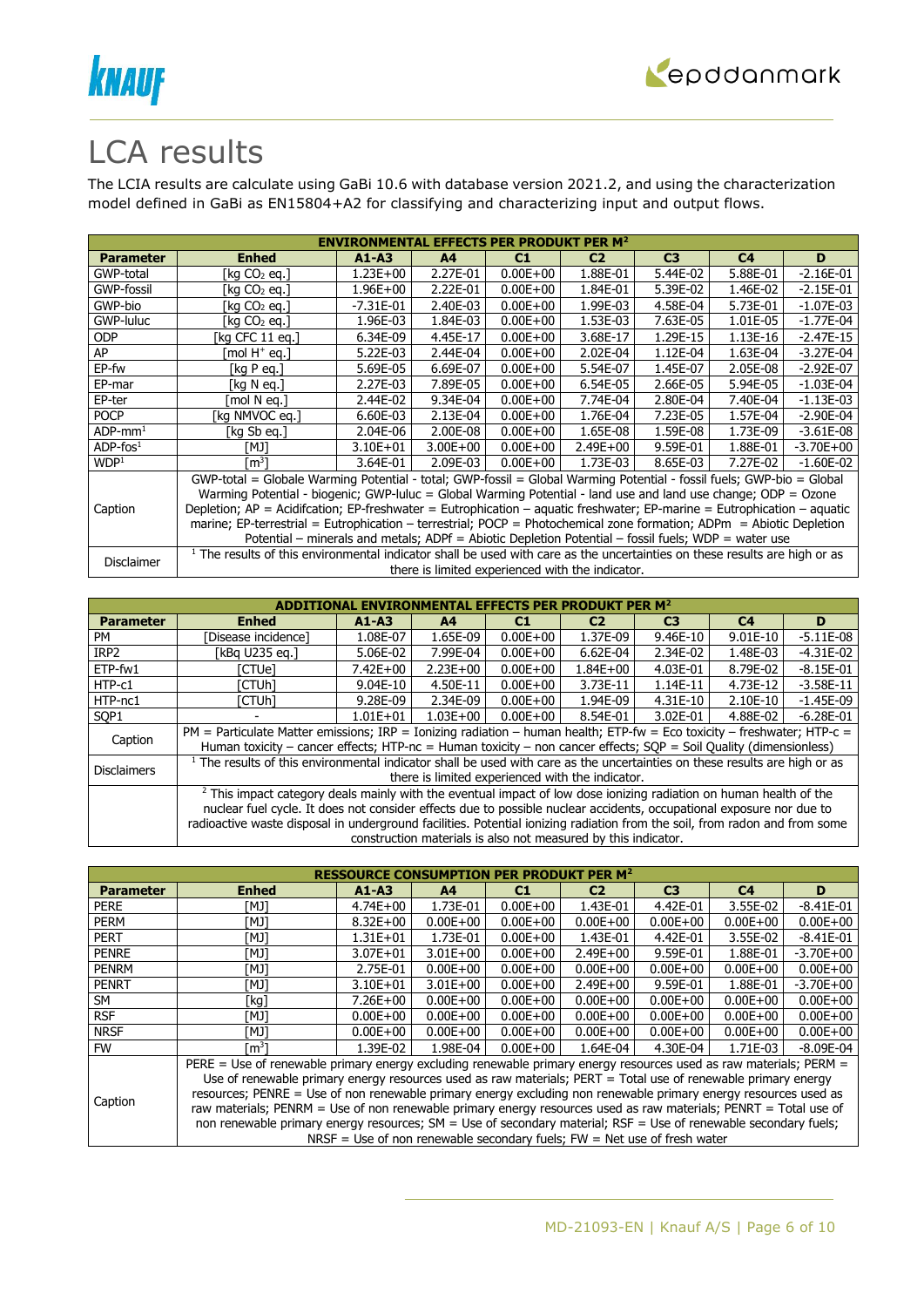



|                  | <b>WASTE CATEGORIES AND OUTPUT FLOWS PER PRODUKT PER M<sup>2</sup></b>                                               |              |                                         |              |                |                |                |              |  |  |
|------------------|----------------------------------------------------------------------------------------------------------------------|--------------|-----------------------------------------|--------------|----------------|----------------|----------------|--------------|--|--|
| <b>Parameter</b> | <b>Enhed</b>                                                                                                         | $A1 - A3$    | A <sub>4</sub>                          | C1           | C <sub>2</sub> | C <sub>3</sub> | C <sub>4</sub> | D            |  |  |
| <b>HWD</b>       | [kg]                                                                                                                 | 1.39E-06     | 1.59E-10                                | $0.00E + 00$ | 1.31E-10       | 2.53E-10       | 3.47E-11       | $-8.25E-10$  |  |  |
| <b>NHWD</b>      | [kg]                                                                                                                 | 2.53E-02     | 4.72E-04                                | $0.00E + 00$ | 3.91E-04       | 6.80E-04       | 1.84E-02       | $-1.73E-03$  |  |  |
| <b>RWD</b>       | [kg]                                                                                                                 | 3.35E-04     | 5.46E-06                                | $0.00E + 00$ | 4.52E-06       | 1.43E-04       | 9.51E-06       | $-2.64E-04$  |  |  |
| <b>CRU</b>       | [kg]                                                                                                                 | $0.00E + 00$ | $0.00E + 00$                            | $0.00E + 00$ | $0.00E + 00$   | $0.00E + 00$   | $0.00E + 00$   | $0.00E + 00$ |  |  |
| <b>MFR</b>       | [kg]                                                                                                                 | 6.84E-03     | $0.00E + 00$                            | $0.00E + 00$ | $0.00E + 00$   | $1.18E + 01$   | $0.00E + 00$   | $0.00E + 00$ |  |  |
| <b>MER</b>       | [kg]                                                                                                                 | $0.00E + 00$ | $0.00E + 00$                            | $0.00E + 00$ | $0.00E + 00$   | 4.15E-01       | $0.00E + 00$   | $0.00E + 00$ |  |  |
| EEE              | ונאז                                                                                                                 | $0.00E + 00$ | $0.00E + 00$                            | $0.00E + 00$ | $0.00E + 00$   | $0.00E + 00$   | $0.00E + 00$   | 8.90E-01     |  |  |
| <b>EET</b>       | ונאז                                                                                                                 | $0.00E + 00$ | $0.00E + 00$                            | $0.00E + 00$ | $0.00E + 00$   | $0.00E + 00$   | $0.00E + 00$   | $1.61E + 00$ |  |  |
|                  | HWD = Hazardous waste disposed; NHWD = Non hazardous waste disposed; RWD = Radioactive waste disposed; CRU =         |              |                                         |              |                |                |                |              |  |  |
| Caption          | Components for re-use; MFR = Materials for recycling; MER = Materials for energy recovery; EEE = Exported electrical |              |                                         |              |                |                |                |              |  |  |
|                  |                                                                                                                      |              | energy; $EET = Exported thermal energy$ |              |                |                |                |              |  |  |

| <b>BIOGENIC CARBON CONTENT PER PER PRODUKT PER M2</b> |      |                     |  |  |  |  |  |  |
|-------------------------------------------------------|------|---------------------|--|--|--|--|--|--|
| <b>Parameter</b>                                      | Unit | At the factory gate |  |  |  |  |  |  |
| Biogenic carbon content in product                    | ka c | 1.94E-01            |  |  |  |  |  |  |
| Biogenic carbon content in accompanying packaging     | κa   | 5.00E-02            |  |  |  |  |  |  |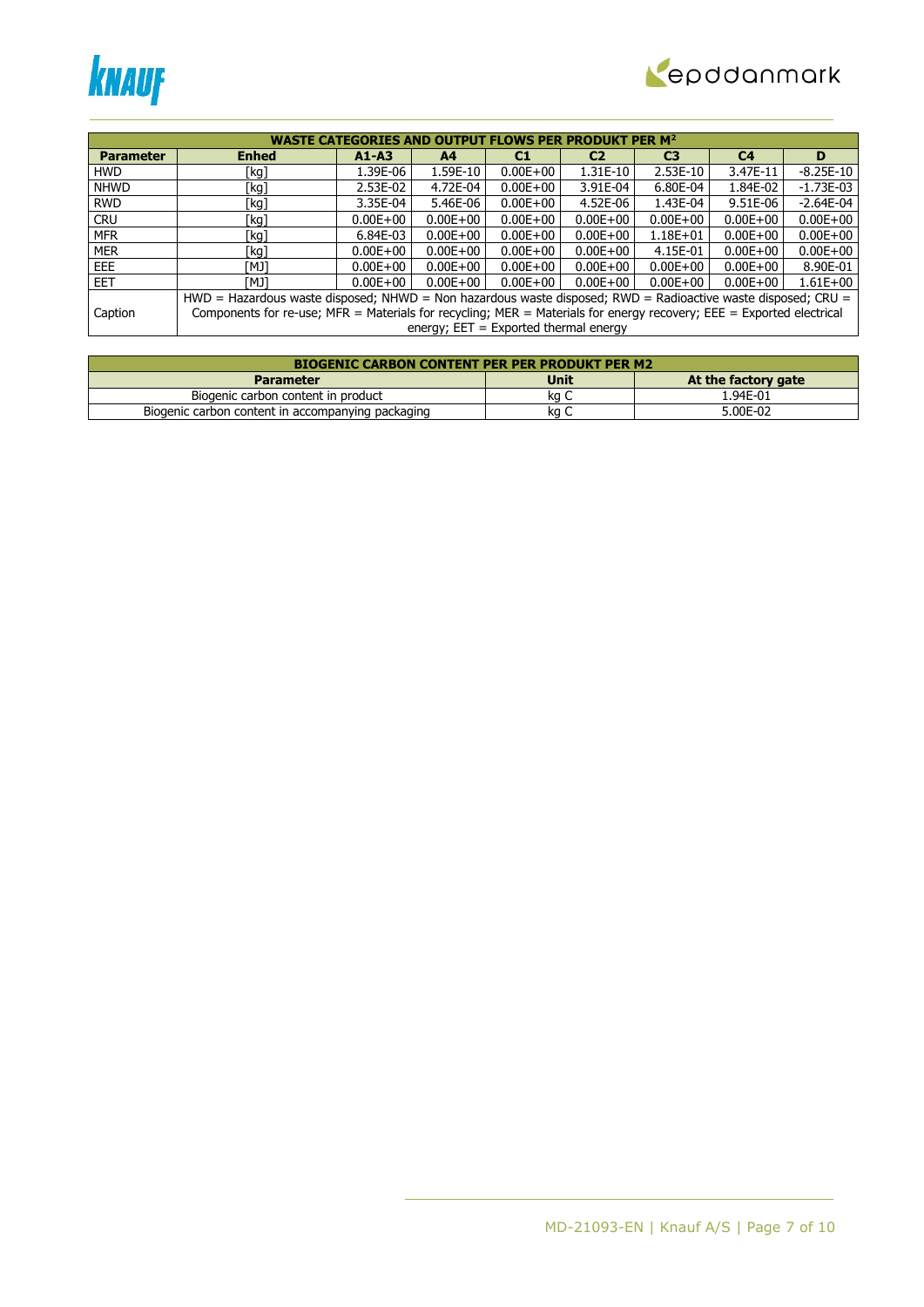



# Additional information

**Technical information on scenarios**

# **Transport to the building site (A4)**

| Scenario information                        | Value                                                             | <b>Unit</b>       |
|---------------------------------------------|-------------------------------------------------------------------|-------------------|
| Fuel type                                   | <b>Diesel</b>                                                     |                   |
| Vehicle type                                | Truck, Euro 6, 28 - 32t<br>gross weight / 22t<br>payload capacity |                   |
| Transport distance                          | 237                                                               | km                |
| Capacity utilisation (including empty runs) | 61                                                                | $\frac{0}{0}$     |
| Gross density of products transported       | 976                                                               | kq/m <sup>3</sup> |
| Capacity utilisation volume factor          |                                                                   |                   |

#### **Reference service life**

| <b>RSL</b> information        | Unit                                                                                                     |
|-------------------------------|----------------------------------------------------------------------------------------------------------|
| Reference service Life        | 60 years                                                                                                 |
| Declared product properties   |                                                                                                          |
| Design application parameters |                                                                                                          |
| Assumed quality of work       | Information on the technical characteristics, design                                                     |
| Outdoor environment           | and construction quidelines, as well as conditions<br>during use can be found on the website of Knauf at |
| Indoor environment            | www.knauf.dk                                                                                             |
| Usage conditions              |                                                                                                          |
| Maintenance                   |                                                                                                          |

#### **End of life (C1-C4)**

| Scenario information                 | Value                                                             | <b>Unit</b> |  |
|--------------------------------------|-------------------------------------------------------------------|-------------|--|
| Collected separately                 | 12.2                                                              | kg          |  |
| Collected with mixed waste           |                                                                   | kg          |  |
| For reuse                            |                                                                   | kg          |  |
| For recycling                        | 11.8                                                              | kg          |  |
| For energy recovery                  | 0.4                                                               | kg          |  |
| For final disposal                   |                                                                   | kg          |  |
| Assumptions for scenario development | The gypsum part is assumed recycled and paper part<br>incinerated |             |  |

#### **Re-use, recovery and recycling potential (D)**

| Scenario information/Materiel | Value | <b>Unit</b> |
|-------------------------------|-------|-------------|
| Gypsum                        | 11.8  | kq          |
| Electric energy               | 0.9   | MJ          |
| Thermal energy                | 1.6   | MJ          |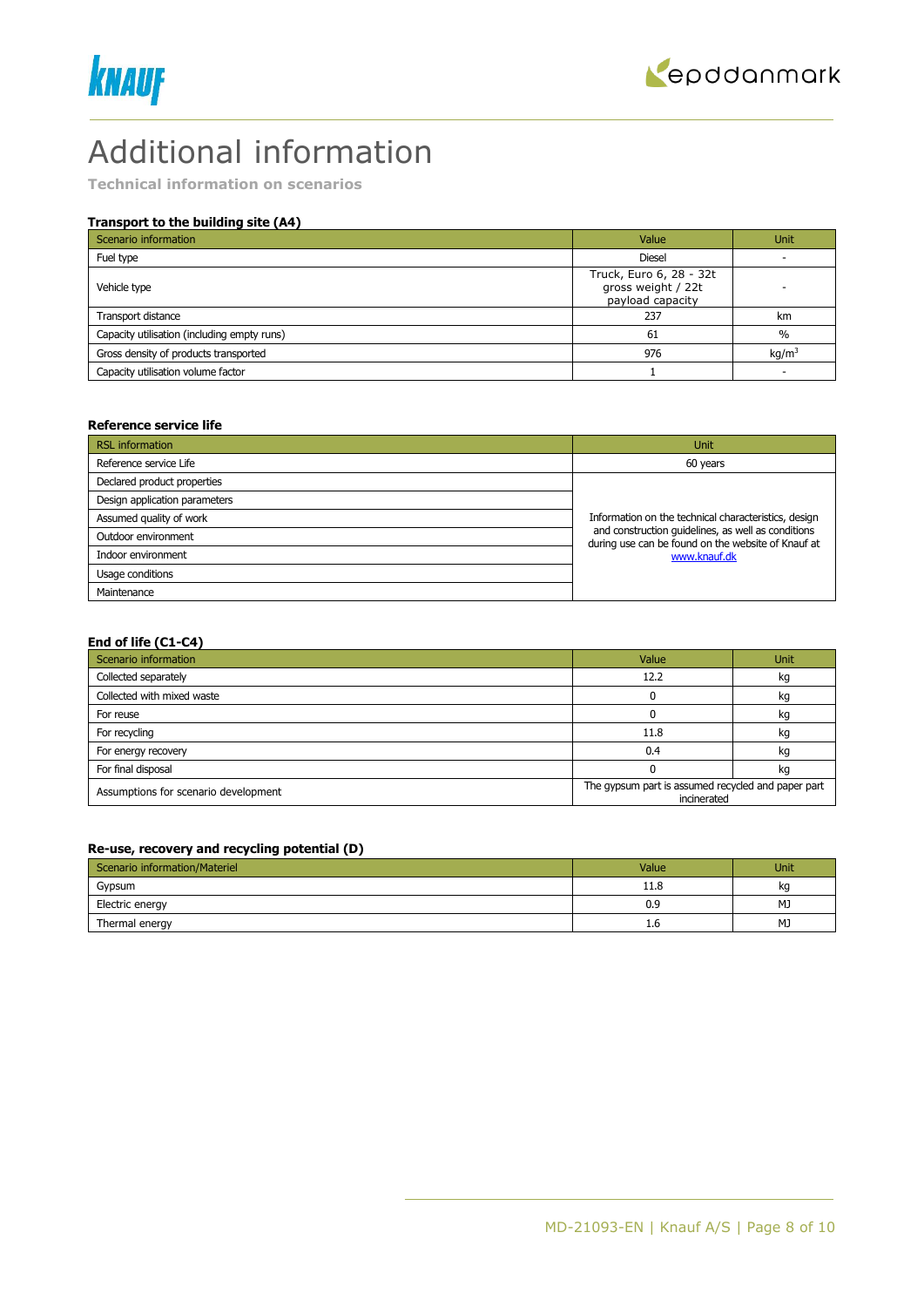



#### **Indoor air**

*The EPD does not give information on release of dangerous substances to indoor air because the horizontal standards on measurement of release of regulated dangerous substances from construction products using harmonised test methods according to the provisions of the respective technical committees for European product standards are not available.*

Solid Board is covered by the Danish Indoor Climate Labelling, Certificate no. 009.

#### **Soil and water**

*The EPD does not give information on release of dangerous substances to soil and water because the horizontal standards on measurement of release of regulated dangerous substances from construction products using harmonised test methods according to the provisions of the respective technical committees for European product standards are not available.*